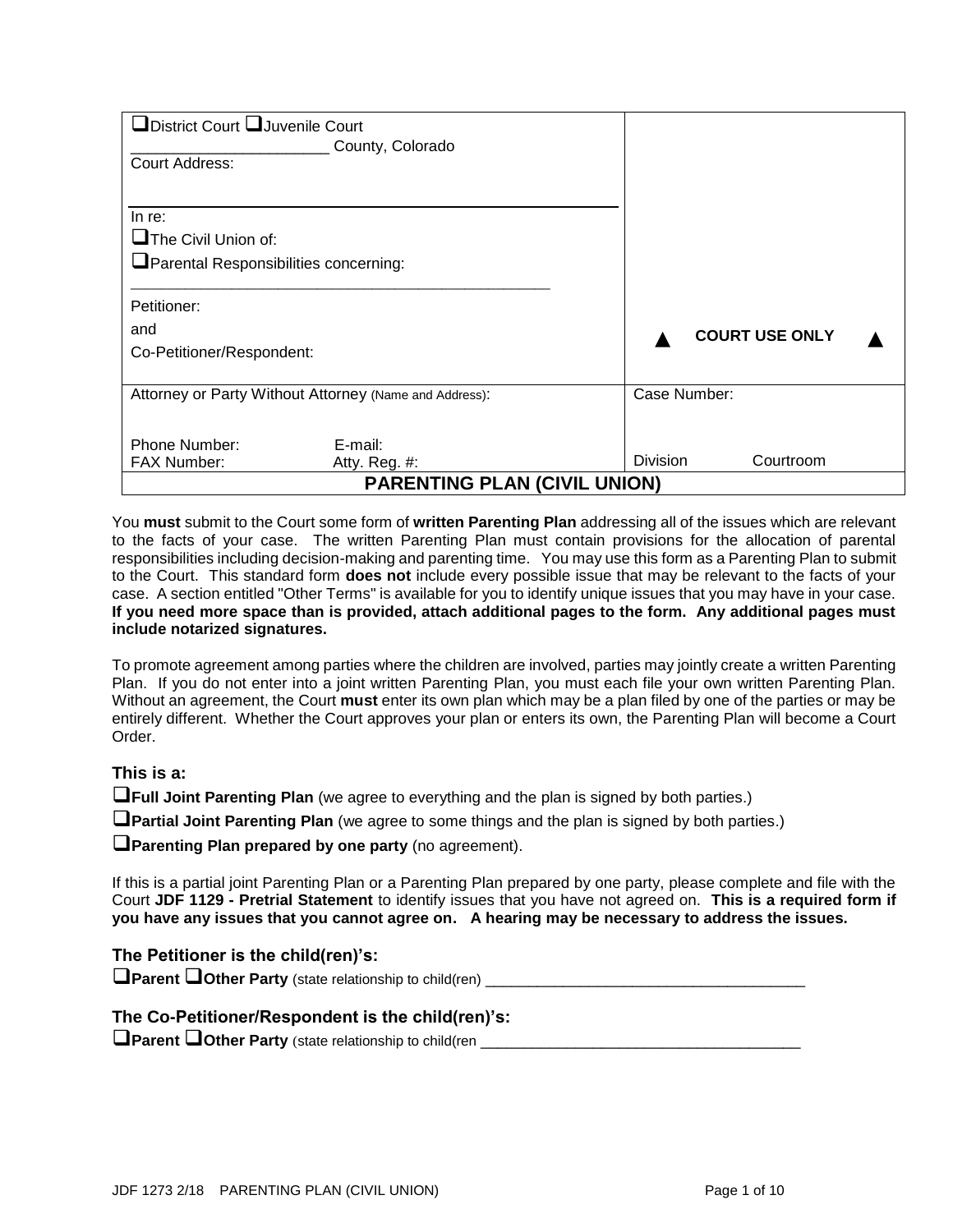**The child(ren) are:**

| <b>Full Name of Child</b> | <b>Present Address</b> |  | Date of Birth |
|---------------------------|------------------------|--|---------------|
|                           |                        |  |               |
|                           |                        |  |               |
|                           |                        |  |               |
|                           |                        |  |               |

# **Section A: Allocation of Parental Responsibilities (Decision-making)**

- **1.** The parties understand that day-to-day decisions such as minor training or correction, minor medical and dental care, curfew, chores, allowance, clothing, hygiene, etc. will be made by the party who has the child(ren) at the time such decisions are necessary.
- **2.** Each party will inform the other party of any changes with their address and/or phone numbers in advance.
- **3.** Both parties will provide the names, addresses, and telephone numbers of all medical, dental, and mental health care providers. Either party may authorize emergency care, but if possible both parties agree to contact the other party first.
- **4.** Unless otherwise ordered by the Court for good cause shown, state law provides that both parties have access to the records of the child(ren) including school, medical, dental, and mental health records, pursuant to §14- 10-123.8, C.R.S.
- **5.** For purposes of school attendance only, the child(ren)'s residence will be with the:

| $\Box$ Parent (Name: | ) <u>U</u> Parent (Name: |  |
|----------------------|--------------------------|--|
| <b>Other Party</b>   |                          |  |

We have identified below whether the major decisions (Education, Medical/Dental Mental Health, and Religious) will be joint or will be made by one party. If major decision will be made by someone other than one of the parents, check the "Other Party" column. **Note:** The Other Party must be named in the case as the Petitioner, Co-Petitioner/Respondent or an Intervenor to be included in this Parenting Plan.

| <b>Type of Major Decision-Making</b>                                  | Joint  | <b>Parent Name:</b> | <b>Parent Name:</b> | <b>Other</b><br><b>Party</b> |
|-----------------------------------------------------------------------|--------|---------------------|---------------------|------------------------------|
| Educational, if needed specify:                                       |        |                     |                     |                              |
| if<br>Medical/Dental/Mental<br>Health,<br>needed specify:             |        |                     |                     |                              |
| Religious, if needed specify:                                         | H      | $\mathcal{L}$       |                     |                              |
| Extracurricular and<br>Recreational<br>Activities, if needed specify: | $\Box$ |                     |                     |                              |
| Other (please identify):                                              |        |                     |                     |                              |
| Other (please identify):                                              |        | $\mathcal{L}$       |                     |                              |
| Other (please identify):                                              |        |                     |                     |                              |
| Other (please identify):                                              |        |                     |                     |                              |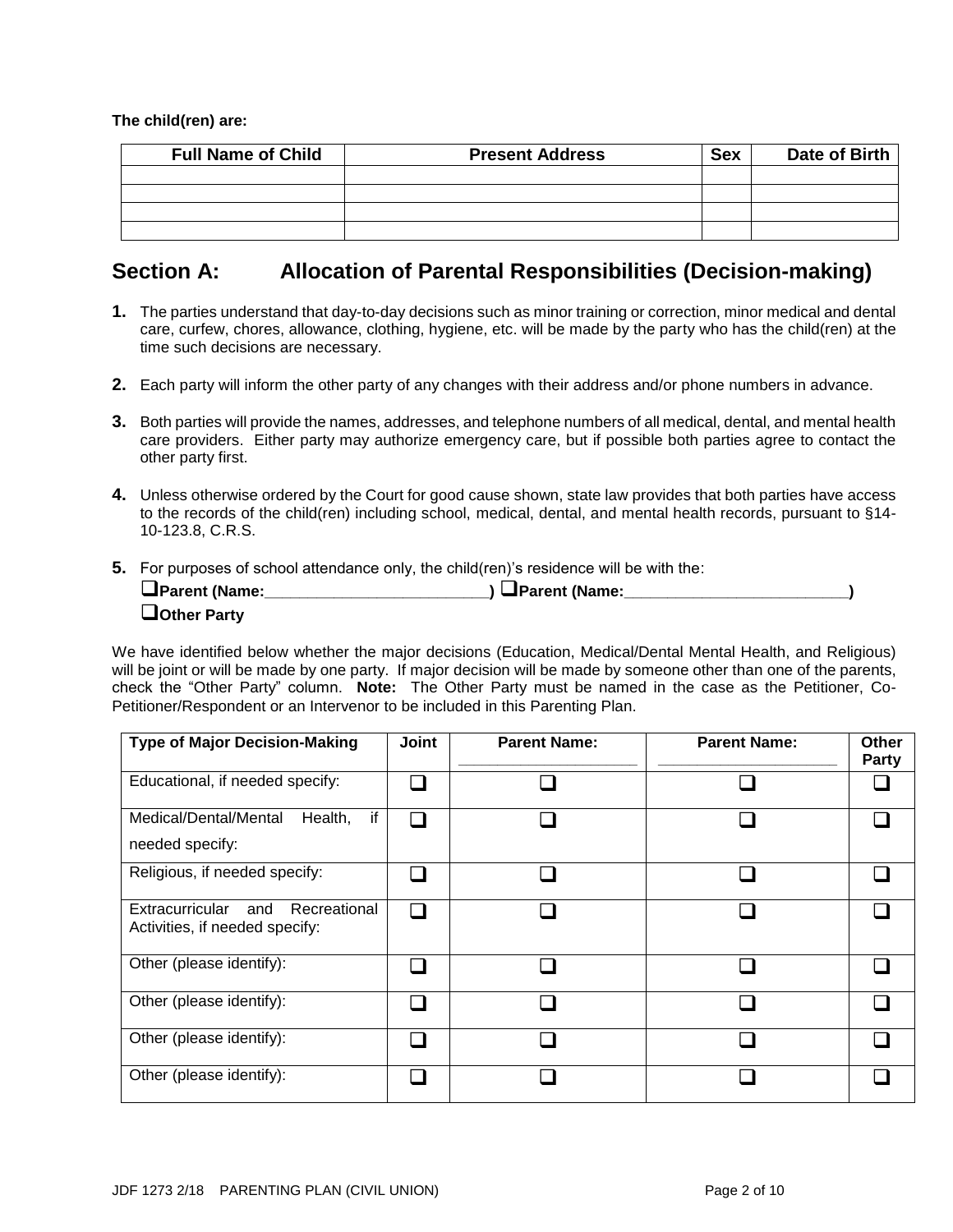### **Section B: Allocation of Parental Responsibilities (Parenting Time)**

**Parties are encouraged to create a Parenting Plan that meets the needs of the child(ren) and individual needs of their family. If you have any unique issues, please identify them under "other" or provide an attachment to this Parenting Plan. If a party fails to comply with a provision of this plan, child support is not affected, unless the Child Support Order is modified and then only with respect to future payments of child support.**

### **1. Weekday and Weekend Schedule during the School Year**

The child(ren) will be in the care of the parent (name:\_\_\_\_\_\_\_\_\_\_\_\_\_\_\_\_\_\_\_\_\_\_\_\_\_\_\_\_\_\_\_\_\_\_\_). List the days of the week and times.

The child(ren) will be in the care of the parent (name:\_\_\_\_\_\_\_\_\_\_\_\_\_\_\_\_\_\_\_\_\_\_\_\_\_\_\_\_\_\_\_\_\_\_\_). List the days of the week and times.

 $\Box$  The child(ren) will be in the care of  $\Box$  (name of Other Party). **Note:** This party must be named in the case as the Petitioner, Co-Petitioner/Respondent or an Intervenor to be included in this Parenting Plan. Do not list babysitters and day care providers as the Other Party. List the days of the week and times.

Transportation and drop-off/pick-up arrangements will be as follows: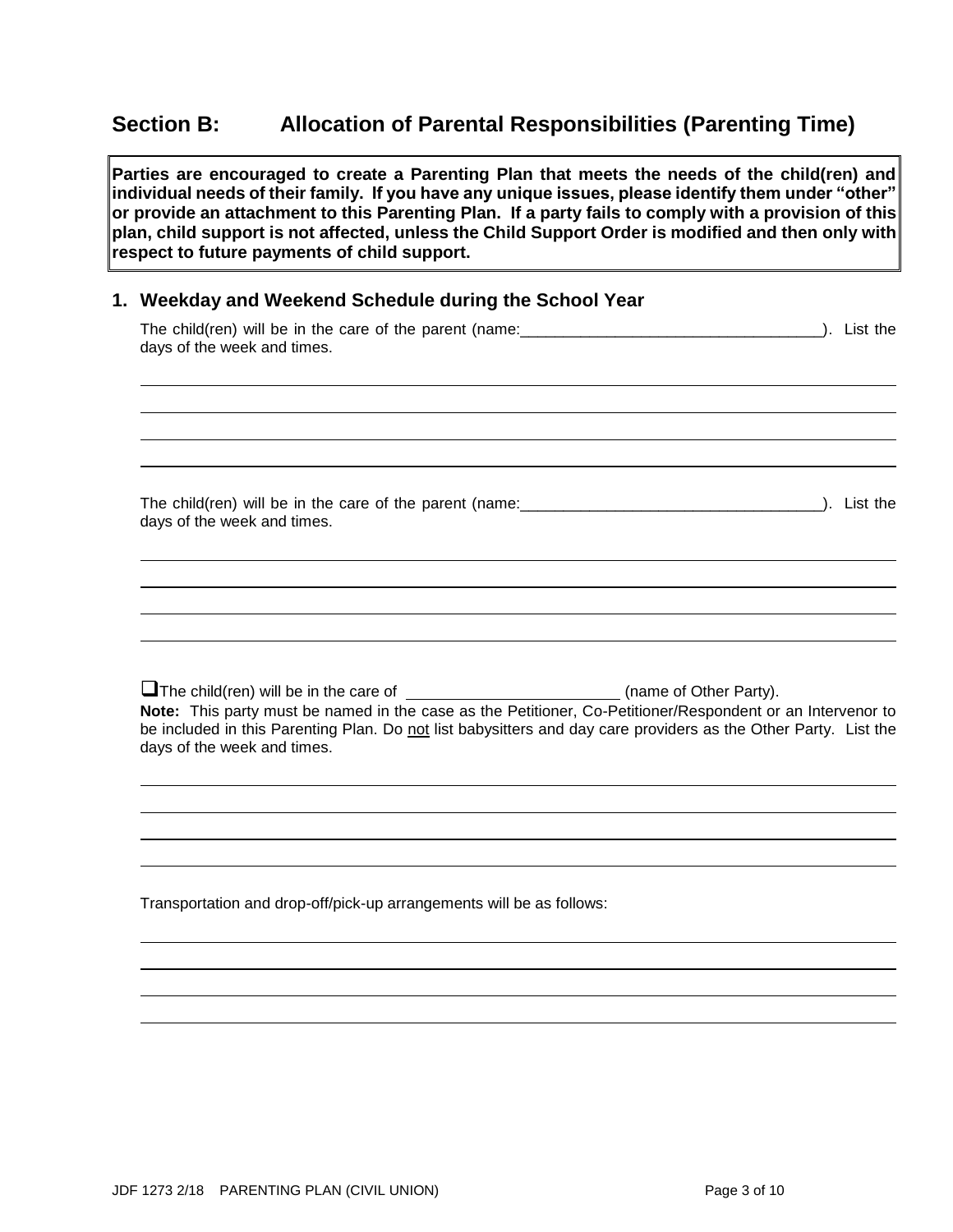### **2. Summer Schedule**

 $\square$  The weekday and weekend schedule above will apply for all 12 calendar months with no specific changes during the summer.

| w<br>۰.<br>۰,<br>$-$ |
|----------------------|
|                      |

During the summer months, the child(ren) will be in the care of the parent (name:\_\_\_\_\_\_\_\_\_\_\_\_\_\_\_\_\_\_\_\_\_\_\_\_\_\_\_\_\_\_\_\_\_\_\_). List the days of the weeks and times.

During the summer months, the child(ren) will be in the care of the parent (name:\_\_\_\_\_\_\_\_\_\_\_\_\_\_\_\_\_\_\_\_\_\_\_\_\_\_\_\_\_\_\_\_\_\_\_). List the days of the weeks and times.

The child(ren) will be in the care of \_\_\_\_\_\_\_\_\_\_\_\_\_\_\_\_\_\_\_\_\_\_\_\_\_\_\_(name of Other Party). **Note:** This party must be named in the case as the Petitioner, Co-Petitioner/Respondent or an Intervenor to be included in this Parenting Plan. Do not list babysitters and day care providers as the Other Party. List the days of the week and times.

Transportation and drop-off/pick-up arrangements will be as follows:

### **3. Holidays and Special Occasions**

The following schedule will take priority over the schedules in **Sections 1 and 2.** Please check all that apply, place the name of the party with whom the children will be spending the holiday in the appropriate box (odd/even/all years), and indicate the time and place of exchange. Identify any unique situations under "Other". If a box is not checked, the regular parenting time schedule will apply to that holiday event.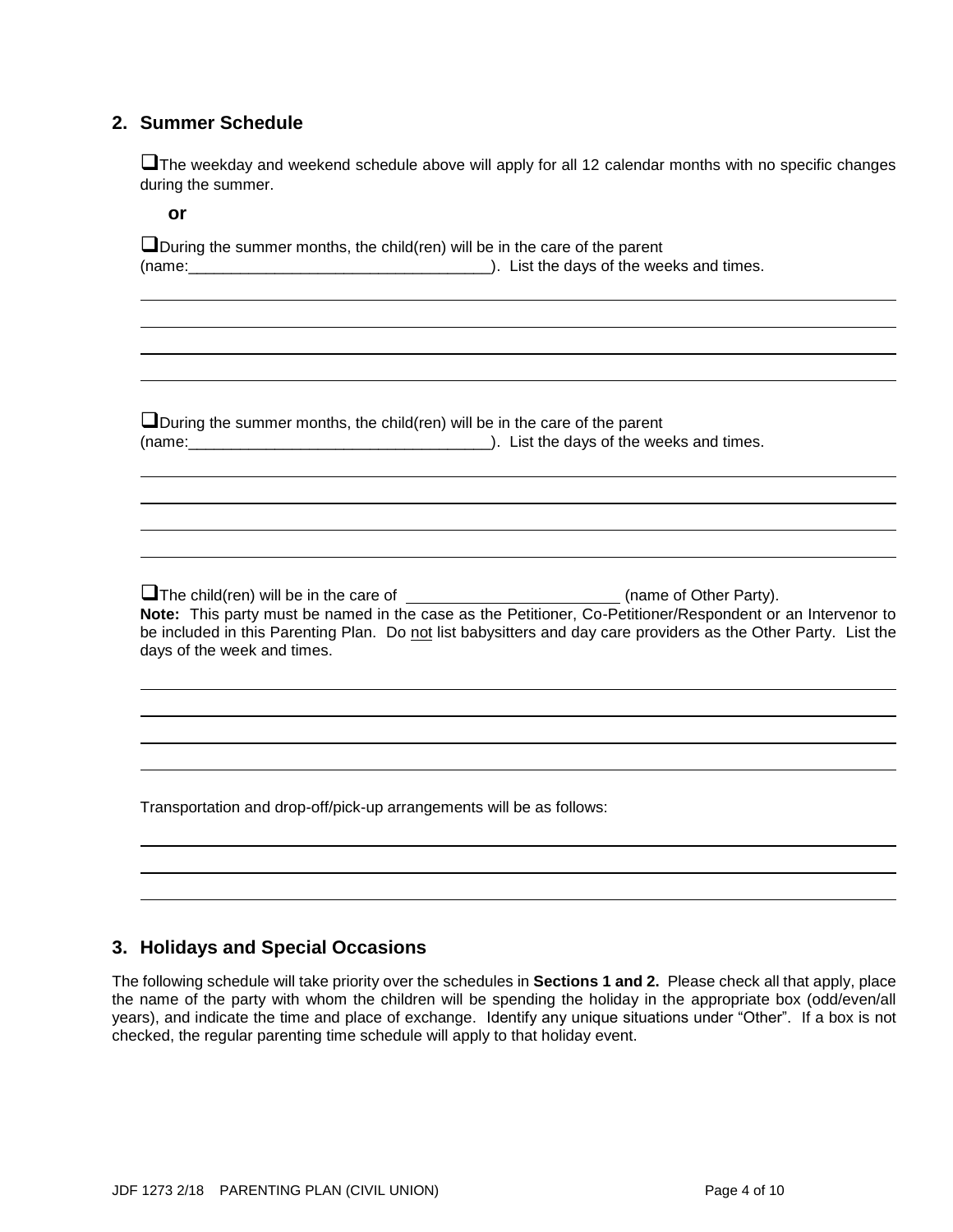| <b>Event</b>                  | Odd years | Even years | <b>All Years</b> | Time & Place of<br>exchange |
|-------------------------------|-----------|------------|------------------|-----------------------------|
| <b>Spring Break</b>           |           |            |                  |                             |
| $\Box$ Easter                 |           |            |                  |                             |
| Mother's Day/Weekend          |           |            |                  |                             |
| Memorial Day/Weekend          |           |            |                  |                             |
| Father's Day/Weekend          |           |            |                  |                             |
| $\Box$ July 4 <sup>th</sup>   |           |            |                  |                             |
| Labor Day/Weekend             |           |            |                  |                             |
| <b>Halloween</b>              |           |            |                  |                             |
| Thanksgiving Day/Break        |           |            |                  |                             |
| $\Box$ Christmas Eve          |           |            |                  |                             |
| $\Box$ Christmas Day          |           |            |                  |                             |
| Week 1 of Winter Break        |           |            |                  |                             |
| Week 2 of Winter Break        |           |            |                  |                             |
| <b>□</b> Children's Birthdays |           |            |                  |                             |
| Other (Identify)              |           |            |                  |                             |
| $\Box$ Other (Identify)       |           |            |                  |                             |
| $\Box$ Other (Identify)       |           |            |                  |                             |

Other parenting time arrangements:

### **4. Number of Overnights:** Based upon the foregoing schedule(s), parent

| (name:                      | will have           | total overnights per year and parent   |
|-----------------------------|---------------------|----------------------------------------|
| (name)                      | $\degree$ will have | total overnights per year. Note: These |
| two numbers must equal 365. |                     |                                        |

### **5. Telephone Access**

 $\Box$  Each party may have reasonable telephone contact with the child(ren) during the child(ren)'s normal waking hours. Other: and the contract of the contract of the contract of the contract of the contract of the contract of the contract of the contract of the contract of the contract of the contract of the contract of the contract of the

### **6. Travel and Vacation Plans**

The parties agree that should either of them require out-of-state or any type of overnight travel with the child(ren), each party will inform the other party of such travel and vacation plans, including notice and contact information.

D<sub>Other:</sub>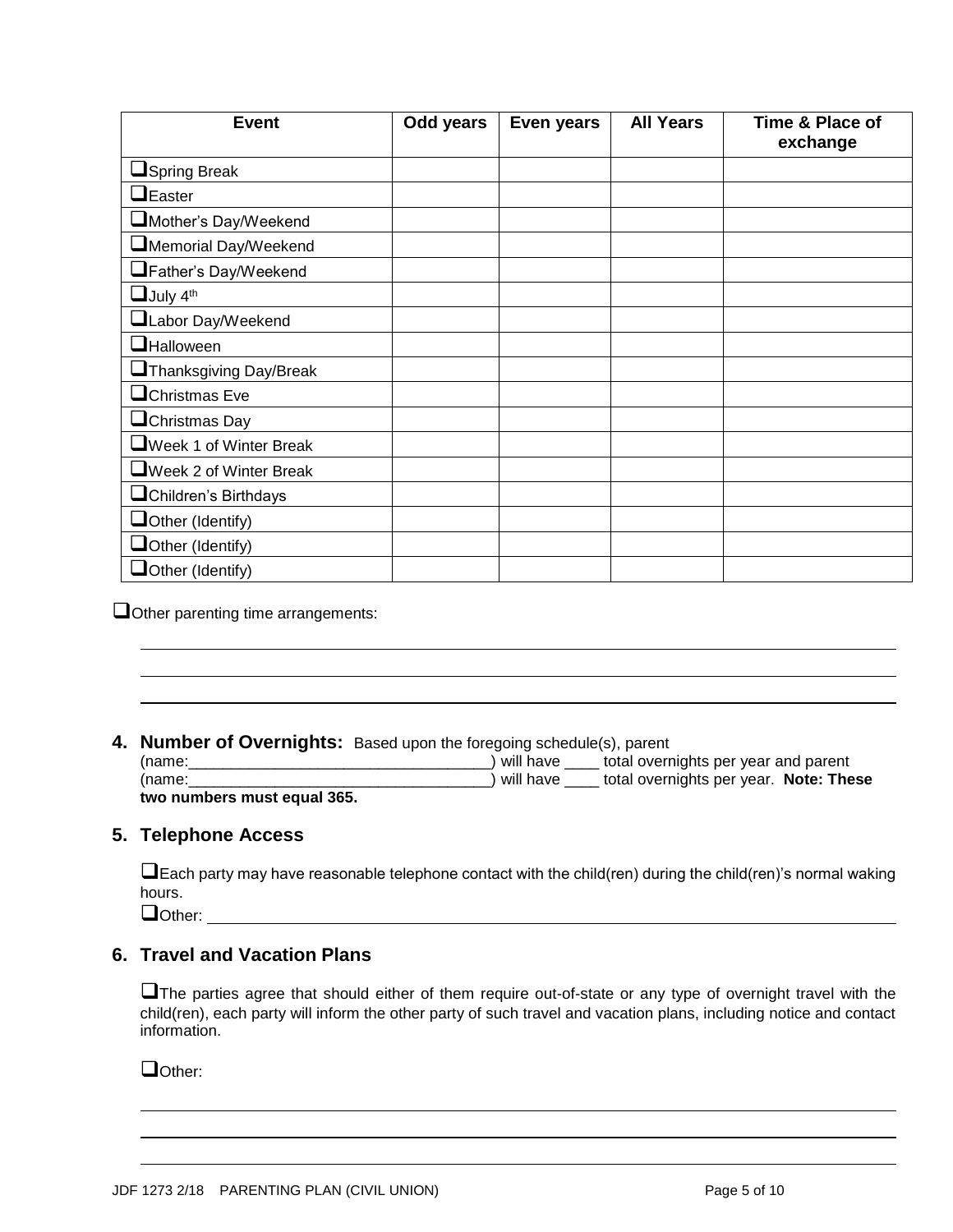## **Section C: Relocation**

Relocation refers to moving the child(ren)'s residence so that the geographic ties between the child(ren) and the other party are substantially changed requiring a modification of allocation of parental responsibilities (decisionmaking and parenting time).

The parties understand that after the Decree or Final Order is issued, if a party wants to relocate, he/she must file a Motion with the Court, pursuant to §14-10-129, C.R.S. and obtain court permission to relocate, **unless** the parties have submitted to the Court a written agreement/stipulation (with verified signatures of all parties) allowing one of the parties to relocate with the minor child(ren) together with a new proposed parenting plan which addresses how the parties intent to address all the parenting issues given the fact that one of the parties is now relocating with the minor child(ren).

 $\Box$  Neither parent has current plans to relocate with the child(ren).

|                                                                                  |                                                   | ) ■ Parent (name: _______________________ |  |
|----------------------------------------------------------------------------------|---------------------------------------------------|-------------------------------------------|--|
| Other Party is planning to relocate with the child(ren) to _____________________ |                                                   | (city)                                    |  |
| $(state)$ on $\overline{\qquad \qquad }$                                         | (date) and we have agreed to the following terms: |                                           |  |
|                                                                                  |                                                   |                                           |  |

# **Section D: Financial Obligations for the Benefit of the Child(ren)**

**1. Child Support** (all child support agreements **must** be reviewed by the Court to see if the agreement complies with the child support guidelines):

### **a. Child Support Calculation**

|                                       | LChild Support shall be paid per a previously issued Administrative or Court Order in |           |
|---------------------------------------|---------------------------------------------------------------------------------------|-----------|
| (DHS number or case number) issued on | (date) in                                                                             | (County). |

**or**

The amount of child support agreed to by the parties **is based** upon the attached Child Support Worksheet which reflects an amount of child support of \$ per month.

**or**

The amount of child support agreed to by the parties **is not based** upon the attached Child Support Worksheet which reflects an amount of child support of \$\_\_\_\_\_\_\_\_\_\_ per month. Please identify the agreed upon amount and the reasons why you agree to deviate from the amount identified in the Child Support Worksheet. **(The Court must approve any deviation from the guideline amount and will do so only for compelling reasons if this amount is lower than the guideline amount.)**

| b. Child Support Agreement<br>The $\Box$ Parent (name: $\Box$<br>child support to the $\Box$ Parent (name: | $\Box$ Parent (name:<br>$\Box$ Parent | shall pay |
|------------------------------------------------------------------------------------------------------------|---------------------------------------|-----------|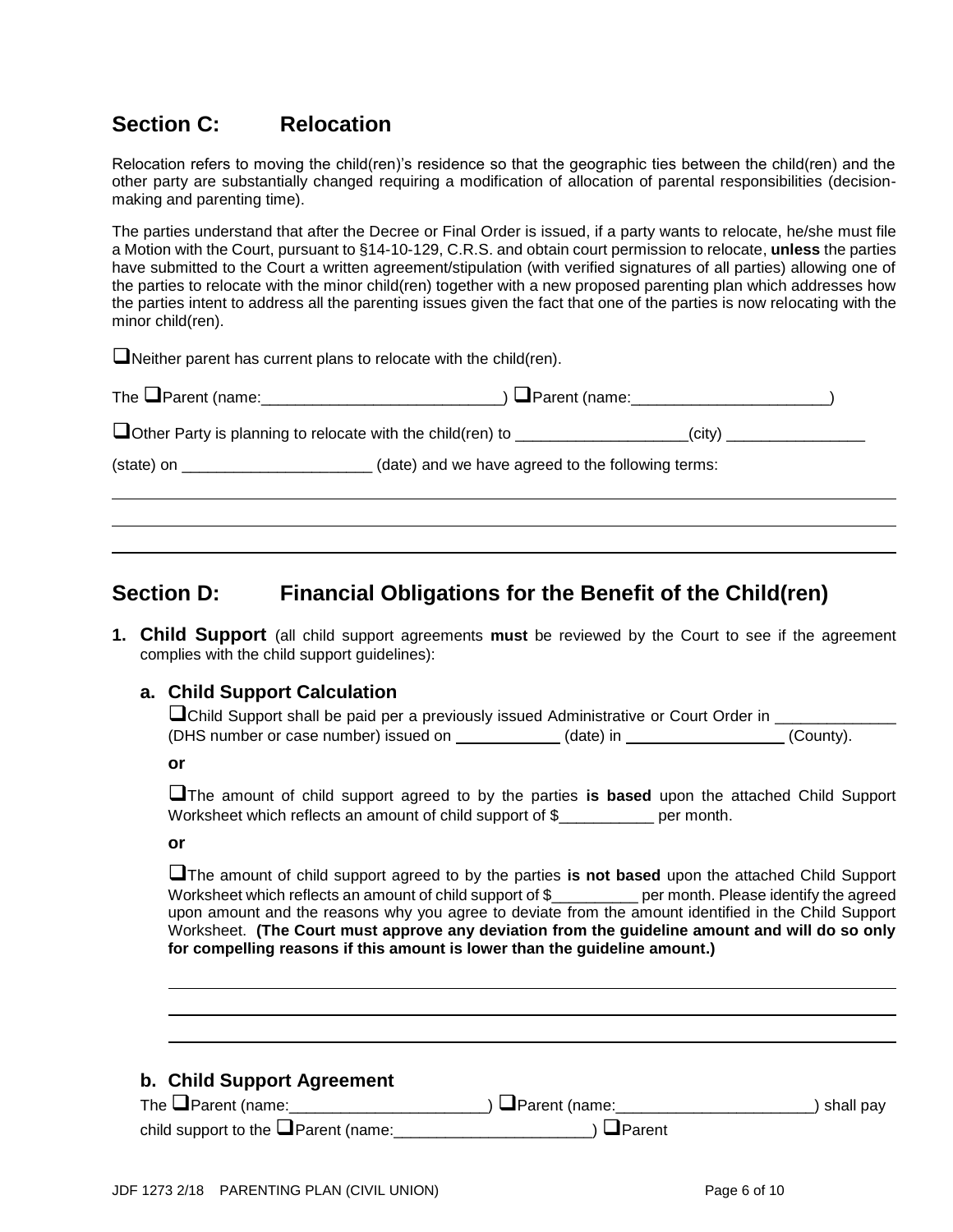| (date).                           | $(name:\_$ Other Party in the sum of $\frac{1}{2}$ per month beginning on                                                                                                                                                                                                                                                                                                                                                                                           |                                        |
|-----------------------------------|---------------------------------------------------------------------------------------------------------------------------------------------------------------------------------------------------------------------------------------------------------------------------------------------------------------------------------------------------------------------------------------------------------------------------------------------------------------------|----------------------------------------|
|                                   | Child support payments shall be paid: (check one)                                                                                                                                                                                                                                                                                                                                                                                                                   |                                        |
|                                   | □ To the Family Support Registry (FSR), P. O. Box 2171, Denver, CO 80201-2171.                                                                                                                                                                                                                                                                                                                                                                                      |                                        |
|                                   |                                                                                                                                                                                                                                                                                                                                                                                                                                                                     |                                        |
| $\Box$ Other Party                |                                                                                                                                                                                                                                                                                                                                                                                                                                                                     |                                        |
|                                   | Child support payments shall be paid: (check one)                                                                                                                                                                                                                                                                                                                                                                                                                   |                                        |
|                                   | on the $\frac{1}{\sqrt{1-\frac{1}{2}}}\frac{1}{\sqrt{1-\frac{1}{2}}}\frac{1}{\sqrt{1-\frac{1}{2}}}\frac{1}{\sqrt{1-\frac{1}{2}}}\frac{1}{\sqrt{1-\frac{1}{2}}}\frac{1}{\sqrt{1-\frac{1}{2}}}\frac{1}{\sqrt{1-\frac{1}{2}}}\frac{1}{\sqrt{1-\frac{1}{2}}}\frac{1}{\sqrt{1-\frac{1}{2}}}\frac{1}{\sqrt{1-\frac{1}{2}}}\frac{1}{\sqrt{1-\frac{1}{2}}}\frac{1}{\sqrt{1-\frac{1}{2}}}\frac{1}{\sqrt{1-\frac{1}{2}}}\frac{1}{$                                            |                                        |
|                                   | It is the responsibility of the Obligee (the person receiving the payment) to complete the<br>appropriate forms to activate an income assignment, pursuant to §14-14-111.5(3)(a)(II), C.R.S.<br>Please see JDF 1801 - Instructions, if applicable.                                                                                                                                                                                                                  |                                        |
| <b>Medical Expenses</b>           | 2. Medical, Dental, Vision, and Mental Health Insurance and Extraordinary/Out-of Pocket                                                                                                                                                                                                                                                                                                                                                                             |                                        |
|                                   | OParent (name: 1992) [2010] [2010] [2010] [30] shall provide Omedical Odental Ovision Omental<br>health insurance for the child(ren). If not all children, please identify the names of the children who will be receiving                                                                                                                                                                                                                                          |                                        |
| and/or                            |                                                                                                                                                                                                                                                                                                                                                                                                                                                                     |                                        |
|                                   | OParent (name: 1992) [2010] [2010] [2010] [2010] [30] shall provide Omedical Odental Ovision Omental<br>health insurance for the child(ren). If not all children, please identify the names of the children who will be receiving<br>insurance: the contract of the contract of the contract of the contract of the contract of the contract of the contract of the contract of the contract of the contract of the contract of the contract of the contract of the |                                        |
| and/or                            |                                                                                                                                                                                                                                                                                                                                                                                                                                                                     |                                        |
| $\Box$<br>insurance:              | $\Box$ (name of party) shall provide $\Box$ medical $\Box$ dental $\Box$ vision $\Box$ mental<br>health insurance for the child(ren). If not all children, please identify the names of the children who will be receiving                                                                                                                                                                                                                                          |                                        |
| mental<br>health<br>vision,<br>or | Extraordinary Medical Expenses are defined as uninsured expenses, including co-payments and deductible<br>amounts in excess of \$250.00 per child per calendar year. The parties agree that extraordinary medical, dental,<br>shall<br>expenses for the<br>child(ren)<br>$(name.$ $(name.$<br>paying _____________%, and the Other Party paying ___________%.                                                                                                       | divided<br>be<br>with<br>the<br>parent |
| $\Box$ Other:                     |                                                                                                                                                                                                                                                                                                                                                                                                                                                                     |                                        |
|                                   | A "Notice to Employer to Deduct for Health Insurance" (JDF 1809) can be completed by the Obligee<br>(person receiving) and served upon the Obligor (person paying) and Obligor's employer.                                                                                                                                                                                                                                                                          |                                        |

**3. Extraordinary Expenses (Private schools, school/sport/extracurricular activities, etc.)** You may use this section to document any agreements made between the parties that are not required by law to be addressed such as private schools, extracurricular and recreational activities, automobile access or insurance,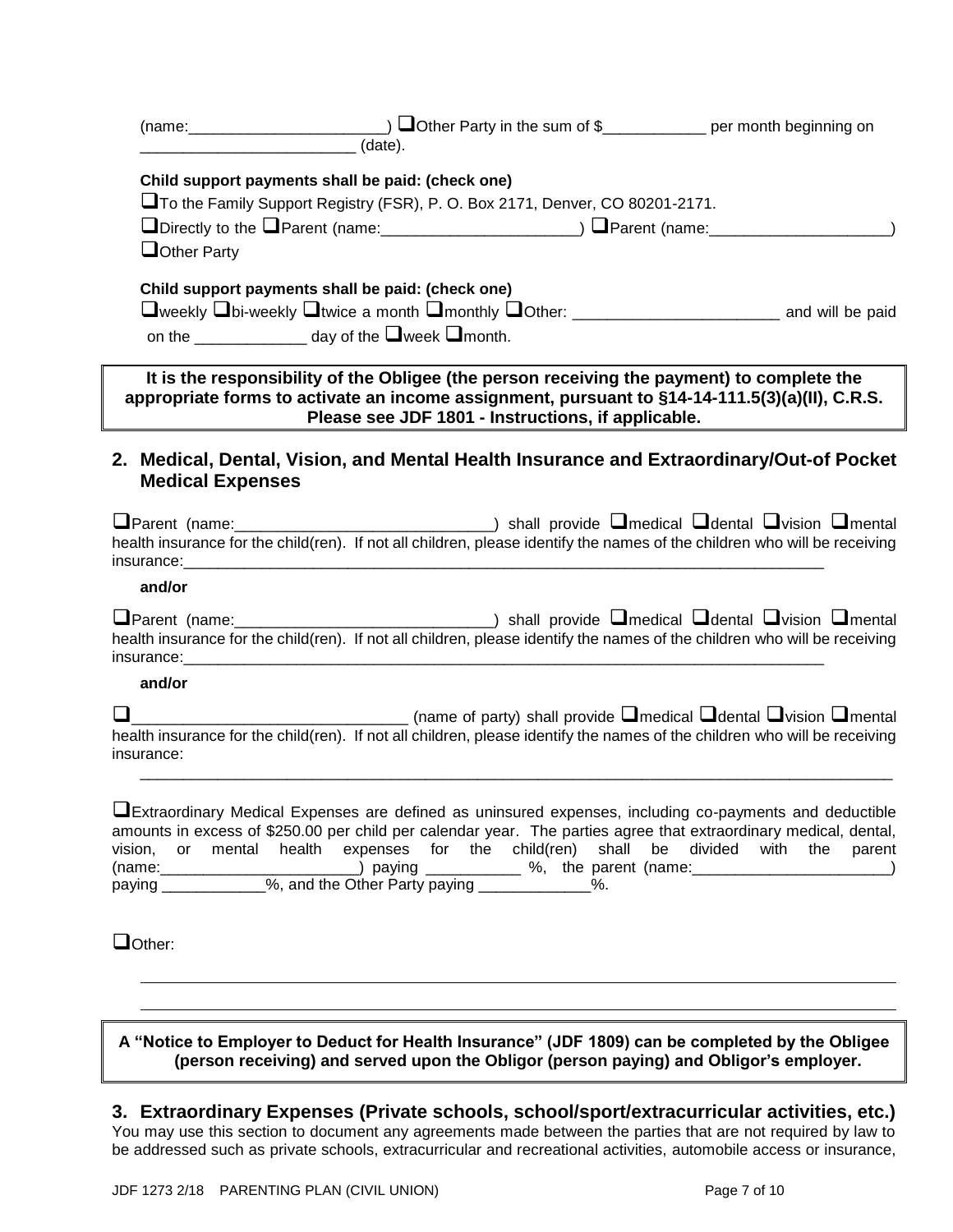or any other agreements affecting the general welfare of the child(ren). **Note: Agreements made under this provision, if approved by the Court and made a part of the Decree or Order, become enforceable by the Court.**

The parties agree to the following:

|                                                                                   |  | the control of the con-                                                                                         |
|-----------------------------------------------------------------------------------|--|-----------------------------------------------------------------------------------------------------------------|
|                                                                                   |  |                                                                                                                 |
| ,我们也不会有什么?""我们的人,我们也不会有什么?""我们的人,我们也不会有什么?""我们的人,我们也不会有什么?""我们的人,我们也不会有什么?""我们的人  |  |                                                                                                                 |
|                                                                                   |  |                                                                                                                 |
| ,我们的人们就是一个人的人,我们的人们就是一个人的人,我们的人们就是一个人的人,我们的人们就是一个人的人,我们的人们就是一个人的人,我们的人们就是一个人的人,我们 |  | the contract of the contract of the contract of the contract of the contract of the contract of the contract of |

### **4. OPTIONAL - Post-Secondary Expenses (college, trade school, etc.)**

#### **You may use this section to document any agreements made between the parties that are not required by law to be addressed.**

Post-secondary education expenses **cannot** be ordered by the Court without an agreement. If you agree that they should be paid by the parties, please indicate the terms of the agreement below.

#### **NOTE: Agreements made under this provision, if approved by the Court and made a part of the Decree or Final Order, become enforceable by the Court.**

|        | $\Box$ Post-secondary education expenses for the child(ren) shall be divided with the parent |
|--------|----------------------------------------------------------------------------------------------|
| (name: | % and parent (name:<br>, paying                                                              |
| paying | % of every expense checked below. Post-secondary expenses include the following:             |

Tuition (indicate any restrictions or maximum monetary amounts)

| Room and Board |  |  |
|----------------|--|--|
| $\Box$ Books   |  |  |
| $\Box$ Fees    |  |  |
| $\Box$ Travel  |  |  |
| Other:         |  |  |
|                |  |  |

### **Section E: Child Tax Exemption**

Only one party may claim a deduction for each child on his/her income tax return. Both parties agree to prepare appropriate IRS forms, for example, Form 8332 "Release of Claim to Exemption for Child of Divorced or Separated Parents" IRS link to forms: **<http://www.irs.gov/formspubs/index.html>**

**Note:** 

- **If there is no agreement, the dependency exemption will be divided in accordance with §14-10-115(12), C.R.S. These rights shall be allocated between the parties in proportion to their contributions to the costs of raising their children.**
- **A party shall not be entitled to claim a child as a dependent, if he or she has not paid all court-ordered child support for that tax year or if claiming the child as a dependent would not result in any tax benefit pursuant to §14-10-115(12), C.R.S.**

### **For purposes of the table below:**

| Parent ("P1") = | (name) |
|-----------------|--------|
|-----------------|--------|

**Parent ("P2") = \_\_\_\_\_\_\_\_\_\_\_\_\_\_\_\_\_\_\_\_\_\_\_\_\_\_\_\_\_\_\_\_\_\_\_ (name)**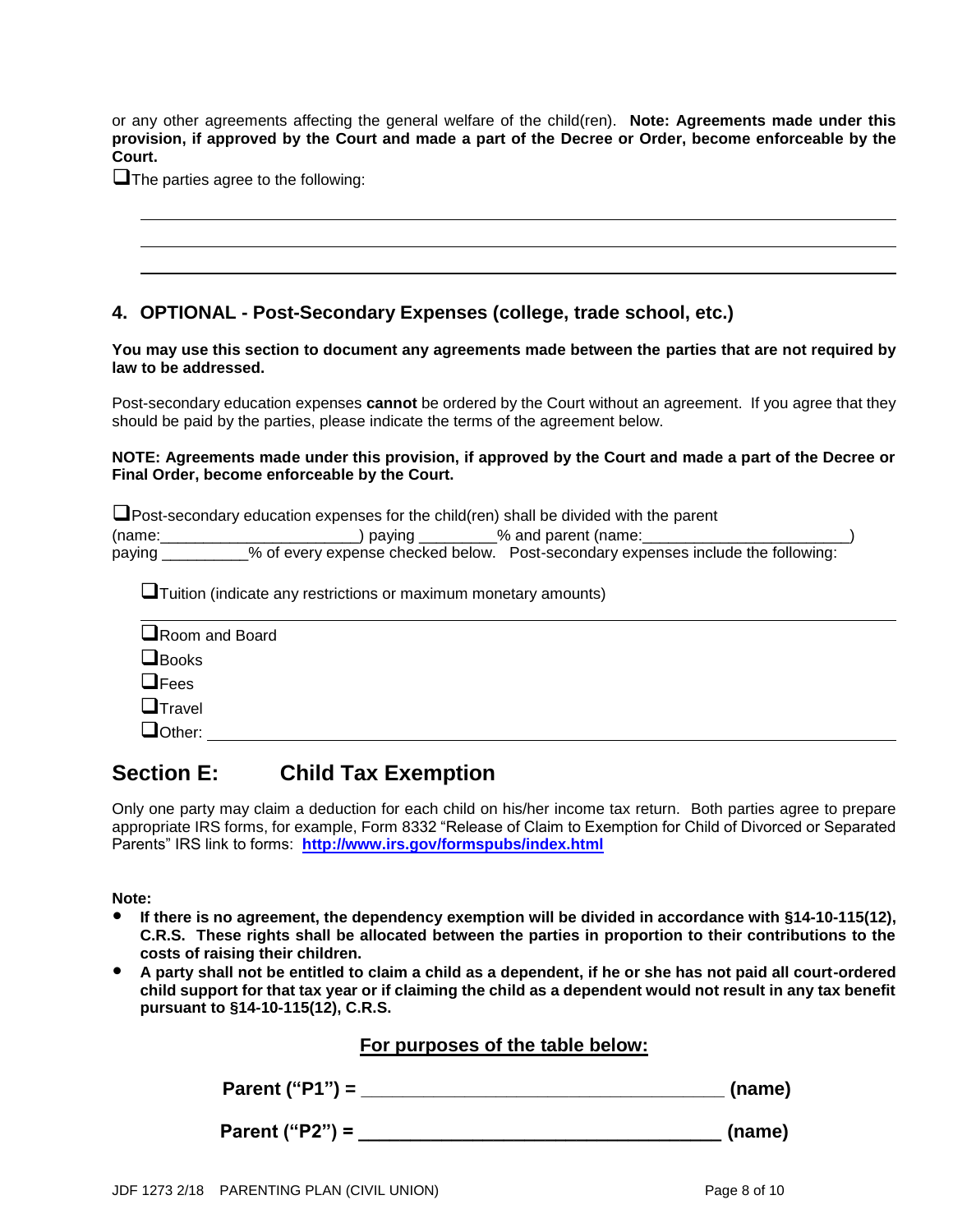### **"O" = Other party**

| <b>Full Name of Child</b> |       | Deduction to be<br>claimed every year<br>by: |          | <b>Deduction to be</b><br>claimed during odd<br>vears |      | <b>Deduction to be</b><br>claimed during<br>even years |           |                  |          |
|---------------------------|-------|----------------------------------------------|----------|-------------------------------------------------------|------|--------------------------------------------------------|-----------|------------------|----------|
|                           | ]P1   | $\mathsf{J}$ P2.                             | ചറ       | JP1                                                   | JP2. | ס∟                                                     | $\Box$ P1 | ⊿P2∶             |          |
|                           | וים ⊒ | $\sqcup$ P2                                  | J٥       | JP1                                                   | JP2. | ⊿o                                                     | $\Box$ P1 | コP2              | O⊡       |
|                           | ⊒в1   | $\mathsf{J}$ P2.                             | J٥       | JP1                                                   | JP2. | J٥                                                     | $\Box$ P1 | コP2              | $\Box$ o |
|                           | _lP1  | _IP2                                         | <u>ا</u> | JP1                                                   | JP2  | J٥                                                     | $\Box$ P1 | $\mathbf{p}_{2}$ | o⊑       |

Other: and the contract of the contract of the contract of the contract of the contract of the contract of the contract of the contract of the contract of the contract of the contract of the contract of the contract of the

# **Section F: Other Terms**

If the parties cannot reach an agreement in the future on any issues involving the child(ren), they agree to enter into  $\square$  mediation  $\square$  arbitration  $\square$  parenting coordinator  $\square$  decision-maker at their own cost.

 $\square$  The parties will exchange financial information on an annual basis, for example, income, verification of insurance and its costs.

Identify below any issues or agreements not already identified in this agreement.

**Minor changes may be made at any time if both parties agree to the changes. A written agreement to modify child support, the primary caretaking party, or other substantial changes to the parenting plan should be filed with the Court along with a proposed order for the Court to approve the modification.** 

**Please re-read this document carefully to make sure it accurately reflects your entire agreement. Items agreed upon outside of this document may not be enforceable.** 

 $\Box$  By checking this box, I am acknowledging I am filling in the blanks and not changing anything else on the form.

 $\Box$  By checking this box, I am acknowledging that I have made a change to the original content of this form.

# **SIGNATURE**

\_\_\_\_\_\_\_\_\_\_\_\_\_\_\_\_\_\_\_\_\_\_\_\_\_\_\_\_\_\_\_\_\_\_\_ \_\_\_\_\_\_\_\_\_\_\_\_\_\_\_\_\_\_\_\_\_\_\_\_\_\_\_\_\_\_\_\_\_\_\_\_\_\_\_\_\_\_\_\_\_\_\_\_\_

(printed name of Petitioner) Signature of Petitioner Date